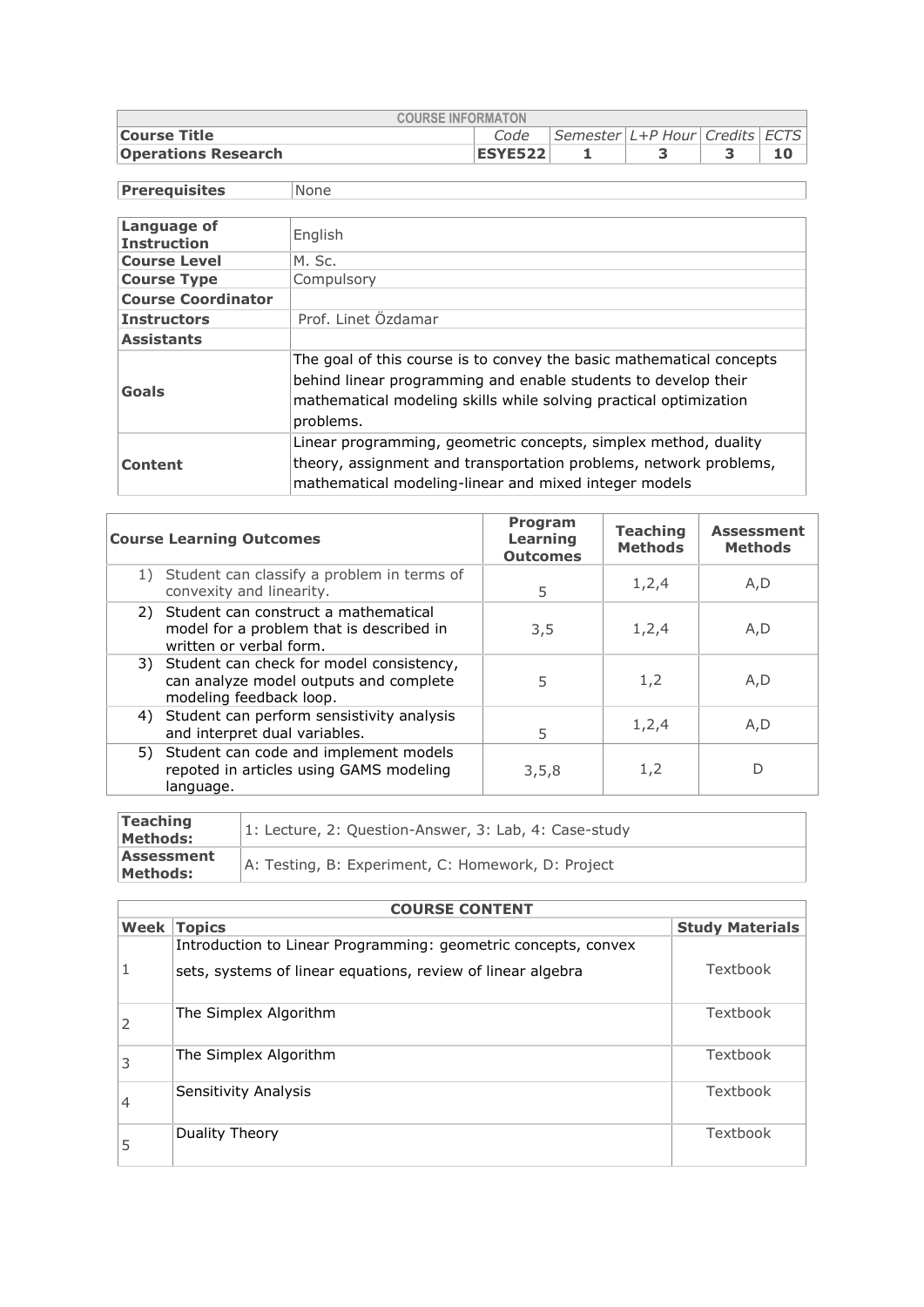| 6  | The Assignment Problem                      | Textbook                           |
|----|---------------------------------------------|------------------------------------|
| 7  | The Transportation Problem                  | Textbook                           |
| 8  | The Maximal Flow and Shortest Path problems | Textbook                           |
| 9  | The Minimal Cost Network Flow problem       | Textbook                           |
| 10 | Examples of Mathematical Models             | Textbook                           |
| 11 | <b>Examples of Mathematical Models</b>      | Textbook                           |
| 12 | Case Presentations                          | Modeling practical<br>applications |
| 13 | Case Presentations                          | Modeling practical<br>applications |
| 14 | Paper Presentations                         | Literature survey                  |

| <b>RECOMMENDED SOURCES</b>  |                                                                                                     |  |  |  |  |
|-----------------------------|-----------------------------------------------------------------------------------------------------|--|--|--|--|
| Textbook                    | Linear Programming and Network Flows<br>Mokhtar S. Bazaraa, John J. Jarvis, Hanif D. Sherali, 2009. |  |  |  |  |
| <b>Additional Resources</b> | Case studies: on sye522@gmail.com address                                                           |  |  |  |  |

| <b>MATERIAL SHARING</b> |                   |  |  |  |  |
|-------------------------|-------------------|--|--|--|--|
| Documents               | Case studies      |  |  |  |  |
| <b>Assignments</b>      | 'Six case studies |  |  |  |  |
| Exams                   | 1 final           |  |  |  |  |

| <b>ASSESSMENT</b>                                                   |               |                   |  |  |  |
|---------------------------------------------------------------------|---------------|-------------------|--|--|--|
| <b>IN-TERM STUDIES</b>                                              | <b>NUMBER</b> | <b>PERCENTAGE</b> |  |  |  |
| Paper presentations                                                 |               | 20                |  |  |  |
| Case Studies                                                        | 6             | 80                |  |  |  |
| <b>Total</b>                                                        |               | 100               |  |  |  |
| <b>CONTRIBUTION OF FINAL EXAMINATION TO OVERALL</b><br><b>GRADE</b> |               | 20                |  |  |  |
| <b>CONTRIBUTION OF IN-TERM STUDIES TO OVERALL GRADE</b>             |               | 80                |  |  |  |
| <b>Total</b>                                                        |               | 100               |  |  |  |

**COURSE CATEGORY** Expertise/Field Courses

|   | <b>COURSE'S CONTRIBUTION TO PROGRAM</b>                                                                                                                                                                                 |  |               |   |                |   |  |  |
|---|-------------------------------------------------------------------------------------------------------------------------------------------------------------------------------------------------------------------------|--|---------------|---|----------------|---|--|--|
|   |                                                                                                                                                                                                                         |  | Contribution  |   |                |   |  |  |
|   | No Program Learning Outcomes                                                                                                                                                                                            |  | $\mathcal{L}$ | 3 | $\overline{4}$ | 5 |  |  |
| 1 | Ability to reach knowledge in breadth and depth through scientific<br>research in Systems Engineering field; to have extensive knowledge<br>about current techniques and procedures together with their<br>constraints. |  |               |   |                |   |  |  |
|   | Ability to complement and apply knowledge by scientific methods<br>utilizing limited or missing data; to use knowledge in different<br>disciplines effectively by blending them.                                        |  |               |   |                |   |  |  |